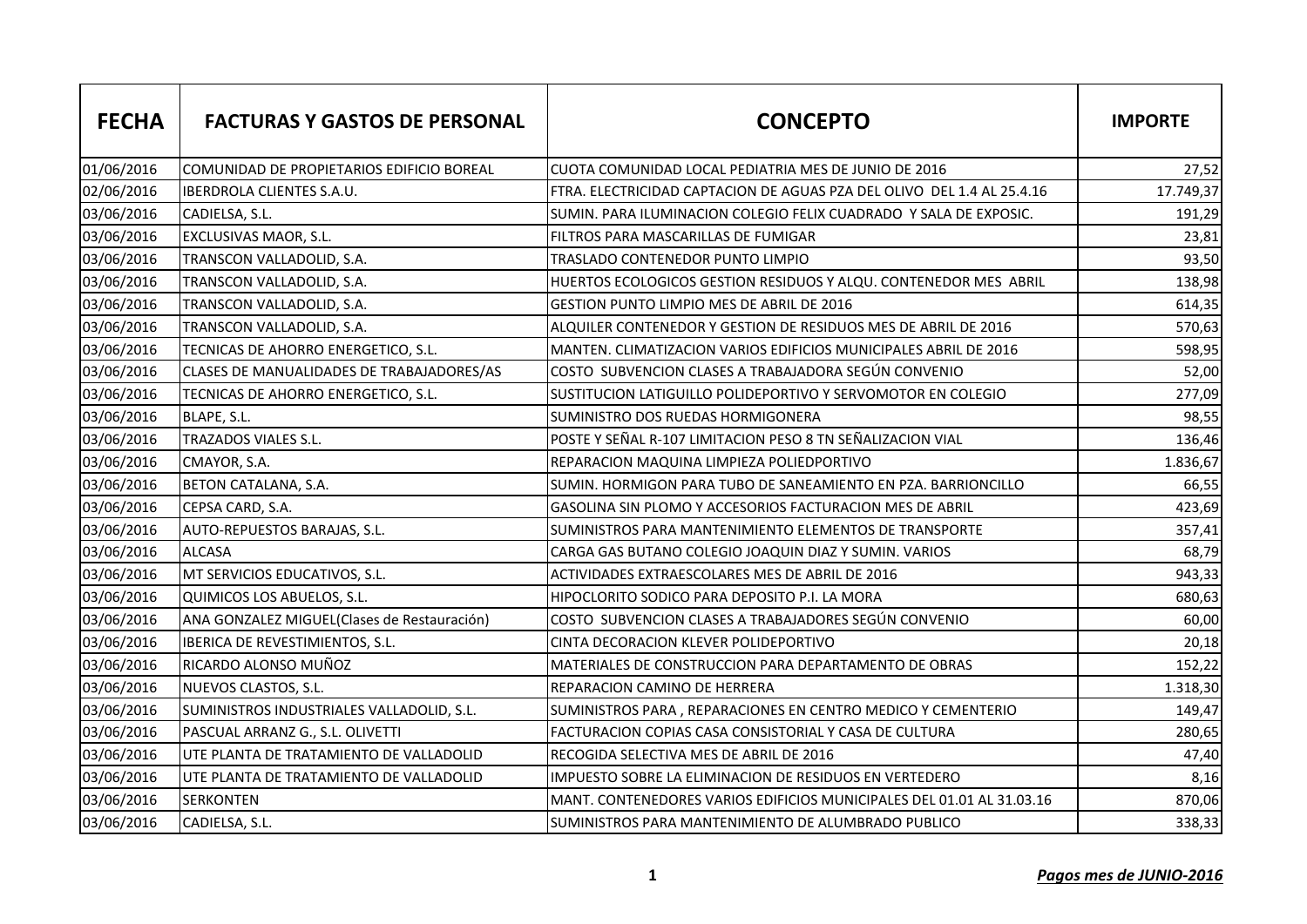| 03/06/2016 | TECNOHIDRAULICA VALLADOLID, S.L.L.            | REPARACION BOMBA SUMERGIBLE PLAZA DE LA JUNQUERA                      | 4.329,85 |
|------------|-----------------------------------------------|-----------------------------------------------------------------------|----------|
| 03/06/2016 | ALFONSO SANZ VELASCO                          | DEPOSITO GASOLINA, CABEZAL DE ALUMINIO Y DISPENSADOR PARA DESBROZADOR | 77,74    |
| 03/06/2016 | TINLOHI, S.L.                                 | TRASLADO TRACTOR JOHN DEERE A P.I. LA MORA CON GRUA                   | 60,50    |
| 03/06/2016 | COMERCIAL DE FUNDICION VALLISOLETANA          | CINTA SEÑALIZADORA NO PASAR PARA NAVE Y CALLE MIESES                  | 220,58   |
| 03/06/2016 | NUTRIPLANT Y FARMACAMP, S.L.                  | HERBICIDA GLIFOX GARRAFA DE 20 LITROS                                 | 121,00   |
| 03/06/2016 | QUIMICOS LOS ABUELOS, S.L.                    | BOMBA VICTORIA PARA PISCINA PEQUEÑA                                   | 358,46   |
| 03/06/2016 | GRUPO B2 SPORT EQUIPAMIENTOS DEPORTIVOS, S.A. | ANCLAJES Y PORTERIAS BALONMANO Y REDES BALONCESTO                     | 592,72   |
| 03/06/2016 | FUNDICIONES Y PROYECTOS FERNANDEZ, S.L.       | SUMINISTRO E INSTALACION VALLAS PARQUE INFANTIL                       | 1.115,27 |
| 03/06/2016 | BENEFICIARIA/O BONOBUS                        | RECARGA BONOBUS MES DE MAYO DE 2016                                   | 98,00    |
| 06/06/2016 | INMUEBLES LA CISTERNIGA, S.L.                 | INTERESES LEGALES DEVOLLUCION ICIO EXPTE. 2-2008-93                   | 809,36   |
| 06/06/2016 | INMUEBLES LA CISTERNIGA, S.L.                 | DEVOLUCION ICIO EXPTE POR NO CONSTRUCICION DE VIVIENDAS               | 2.445,11 |
| 06/06/2016 | TELEFONICA MOVILES ESPAÑA, S.A.               | FACTURACION TELEFONIA MOVIL DEL 18.03 AL 17.04.16                     | 680,81   |
| 06/06/2016 | DEVOLUCIÓN CUOTA A ALUMNA DE ATLETISMO        | DEVOLUCION CUOTA 2016 ATLETISMO ABRIL A MAYO.                         | 17,00    |
| 06/06/2016 | RP PINTURAS, CB                               | DEVOLUCION DEMASIA ABONADA RECIBO 1601005331                          | 54,96    |
| 06/06/2016 | RP PINTURAS, CB                               | INTERESES DE DEMORA DEVOLUCION DEMASIA RECIBO IVTM 1601005331         | 1,70     |
| 07/06/2016 | VIA DIGITAL                                   | CANAL PLUS BAR DE JUBILADOS MES DE JUNIO DE 2016                      | 108,90   |
| 07/06/2016 | VARIOS - PROPIETARIOS VECHÍCULOS A MOTOR      | DEVOLUCION IVTM 2º-3º-4º TRIM-2016 POR BAJAS VEHICULOS                | 478,20   |
| 07/06/2016 | RP PINTURAS, CB                               | DEVOLUCION DEMASIA IMPORTE RECIBO 1601005331 IVTM                     | 54,96    |
| 07/06/2016 | RP PINTURAS, CB                               | PAGO INTERESES DE DEMORA DEMASIA RECIBO 1601005331 IVTM               | 0,20     |
| 07/06/2016 | PROPIETARIOS VEHÍCULOS                        | DEVOLUCION IVTM 2012-2013-2014-2015 POR ERROR CILINDRADA              | 284,16   |
| 07/06/2016 | JUNTA DE CASTILLA Y LEON                      | REINTEGRO SUBVECIÓN ELCE/15/VA/0025; DECRETO 2016-0551                | 2.407,60 |
| 07/06/2016 | JUNTA DE CASTILLA Y LEON                      | INTERESES DE DEMORA POR REINTEGRO SUBVENCION                          | 101,29   |
| 07/06/2016 | PROPIETARIO VEHÍCULO                          | INTERESES DEVOLUCION DEMASIA RECIBOS IVTM                             | 26,96    |
| 07/06/2016 | CITY ENTRERPRAIS, S.L.                        | MESA DE MEZCLAS 12 ENT 2/2 BUSES PARA TEATRO MUNICIPAL                | 193,25   |
| 08/06/2016 | <b>MAPFRE VIDA</b>                            | póliza nº 457980 0000 para el riesgo: SEGURO COLECTIVO VIDA.          | 6.289,37 |
| 08/06/2016 | <b>GRUPO MIS POLLITOS, S.L.</b>               | PAGO A CUENTA GESTION GUARDERIA MUNICIPAL MES DE MAYO                 | 3.925,33 |
| 08/06/2016 | SECURITAS DIRECT, S.A.U.                      | MANTENIMIENTO ALARMA COLEGIO JOAQUIN DIAZ MES DE JUNIO                | 44,67    |
| 09/06/2016 | NOMINAS E INDEMNIZACIONES CONCEJALES          | INDEMNIZACION ASISTENCIA A PLENOS MES DE MAYO DE 2016                 | 987,84   |
| 09/06/2016 | COMUNIDAD DE PROPIETARIOS C/ POZO, Nº 10      | EXPEDIENTE DE RESPONSABILIDAD PATRIMONIA                              | 217,80   |
| 09/06/2016 | EDAR TECYL                                    | RESPONSABILIDAD PATRIMONIAL-EDAR TECYL, SL                            | 95,86    |
| 09/06/2016 | PROPIETARIO VEHÍCULO                          | DEVOLUCION IVTM 2016 POR ESTAR EXENTO POR MINUSVALIA                  | 96,40    |
| 09/06/2016 | PROPIETARIO VEHÍCULO                          | INTERESES DE DEMORA DEVOLUCION RECIBO POR EXENCION                    | 0,35     |
| 09/06/2016 | PROPIETARIO VEHÍCULO                          | DEVOLUCION LIQUIDACION IVTM POR NO SER TITULAR A 01/01/2016           | 111,62   |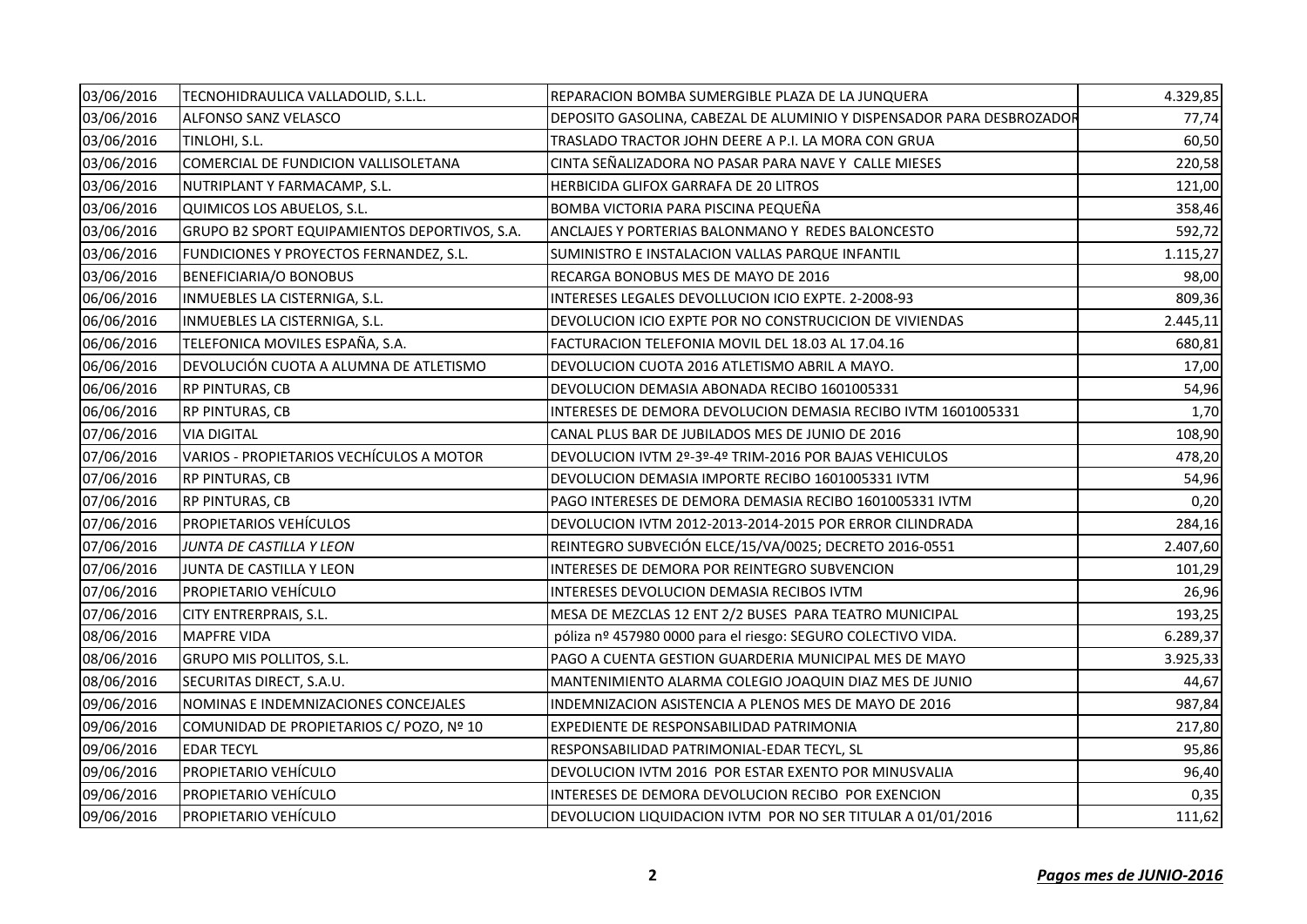| 09/06/2016 | PRESTAMO EMPLEADO SEGÚN CONVENIO           | PRESTAMO REINTEGRABLE EN 36 CUOTAS MENSUALES                    | 2.500,00  |
|------------|--------------------------------------------|-----------------------------------------------------------------|-----------|
| 10/06/2016 | AGENCIA ESTATAL DE ADM. TRIBUTARIA         | EMBARGO RETRIBUCIONES NOMINAS LABORALES MES DE MAYO             | 97,58     |
| 10/06/2016 | COMUNIDAD DE PROPIET. PL. LA CRUZ, 1-9     | CUOTA COMUNIDAD LOCALES PL. DE LA CRUZ, MES DE JUNIO            | 80,00     |
| 10/06/2016 | SOC. ESTATAL DE CORREOS Y TELEGRAFOS, S.A. | SERVICIO CORREOS FACTURACION MES DE MAYO DE 2016                | 574,58    |
| 10/06/2016 | EL NORTE DE CASTILLA, S.A.                 | ANUNCIO SABOREA LA CISTERNIGA FERIA DEL PINCHO 2016             | 363,00    |
| 13/06/2016 | SEMARK AC GROUP, S.A.                      | PRODUCTOS PARA SERVICIO DE LIMPIEZA                             | 18,02     |
| 15/06/2016 | ALBERTO ALONSO ZUMEL                       | ENSAYOS, CONCIERTOS Y CLASES BANDA MUNICIPAL DE MÚSICA          | 7.250,00  |
| 15/06/2016 | WORK-MEN C.B.                              | SUMINISTRO EPIS Y VESTUARIO OPERARIOS DE SERVICIOS              | 275,28    |
| 15/06/2016 | ALKI-OLID, S.L.                            | DESBROZADORAS, PANTALLA PROTECCION Y BUJIAS PARA JARDINES       | 1.083,68  |
| 15/06/2016 | GAS NATURAL S.U.R. SDG, S.A.               | FACTURACION GAS NATURAL VIVIENDA CALLE PINODUERO N.º 4          | 433,15    |
| 15/06/2016 | <b>BLAPE RENTA, S.L.</b>                   | ALQUILER VALLAS PARA EVENTOS DEPORTIVOS                         | 573,54    |
| 15/06/2016 | CONSTRUCCIONES Y CONTRATAS, S.A.           | MANTENIMIENTO DE LA RED DE SANEAMIENTO MES DE MAYO              | 417,63    |
| 15/06/2016 | HAGS-SWELEK, S.A.                          | REPARACION COLUMPIO PARQUE PABLO PICASSO                        | 183,92    |
| 15/06/2016 | <b>SCHINDLER</b>                           | MANTEN. ASCENSOR CENTRO SOCIAL POLIVALENTE MES DE MAYO          | 71,50     |
| 15/06/2016 | <b>SCHINDLER</b>                           | MANTEN. ASCENSOR CASA DE CULTURA MES DE MAYO                    | 233,12    |
| 15/06/2016 | DISCOMTES VALLADOLID, S.L.                 | SUMINISTRO GASOLEO A ADITIVADO PARA AUTOMOVILES                 | 937,75    |
| 15/06/2016 | HIJO DE CIRIACO SANCHEZ, S.A.              | SUMINISTRO ANGULOS, TUBO Y PLETINAS PARA TALLER METALICO        | 628,20    |
| 15/06/2016 | PARALCAMPO, S.L.                           | SUMIN. PRODUCTOS FITOSANITARIOS DE ROSALES Y ARBOLES            | 126,04    |
| 15/06/2016 | CLINICA VETERINARIA FIERECILLAS            | TRATAMIENTO COLONIA GATOS FEBRERO Y MARZO DE 2016               | 918,80    |
| 15/06/2016 | ALKI-OLID, S.L.                            | MEZCLA ACEITE PARA PROTECCION ENGANCHE DESBROZADORAS            | 85,49     |
| 15/06/2016 | TALLERES PEHIMA, S.L.                      | SUMINISTRO CHAPAS PARA TALLERES METALICOS                       | 39,93     |
| 15/06/2016 | TRANSCON VALLADOLID, S.A.                  | TIERRA VEGETAL COLEGIO JOAQUIN DIAZ Y ALQUILER CONTENEDOR       | 161,70    |
| 15/06/2016 | PASCUAL ARRANZ G., S.L. OLIVETTI           | REPARACION ORDENADOR URBANISMO                                  | 139,15    |
| 15/06/2016 | <b>INSIGNA UNIFORMES S.L.</b>              | VESTUARIO VIGILANTES MUNICIPALES                                | 2.659,58  |
| 15/06/2016 | <b>AUVASA</b>                              | SUBVENCION A LA EXPLOTACION JUNIO DE 2016                       | 20.879,12 |
| 15/06/2016 | INSTITUT VALENCIA DE FINANCES              | Tarjeta Cert. Empleado Público / Gastos de envío y manipulación | 354,42    |
| 15/06/2016 | AGUAS DE VALLADOLID, S.A.                  | CONSUMO AGUA MAYO DE 2016                                       | 27.391,08 |
| 15/06/2016 | <b>ALCASA</b>                              | DESATASCADOR LIQUIDO PARA INSTALACIONES                         | 106,87    |
| 15/06/2016 | PASCUAL ARRANZ G., S.L. OLIVETTI           | FACT. COPIAS CASA CONSISTORIAL Y CASA DE CULTURA MAYO 2016      | 224,13    |
| 15/06/2016 | AUTO-REPUESTOS BARAJAS, S.L.               | SUMIN. PARA MANTEN. ELEMENTOS DE TRANSPORTE Y MAQUINARIA        | 132,17    |
| 15/06/2016 | CADIELSA, S.L.                             | PILAS PARA RIEGO                                                | 102,60    |
| 15/06/2016 | TECNICAS DE AHORRO ENERGETICO, S.L.        | MANTEN. CLIMATIZACION EDIFICIOS MUNICIPALES MAYO-2016           | 598,95    |
| 15/06/2016 | <b>ALFONSO SANZ VELASCO</b>                | CABEZAL Y DISPENSADOR PARA DESBROZADORAS                        | 35,15     |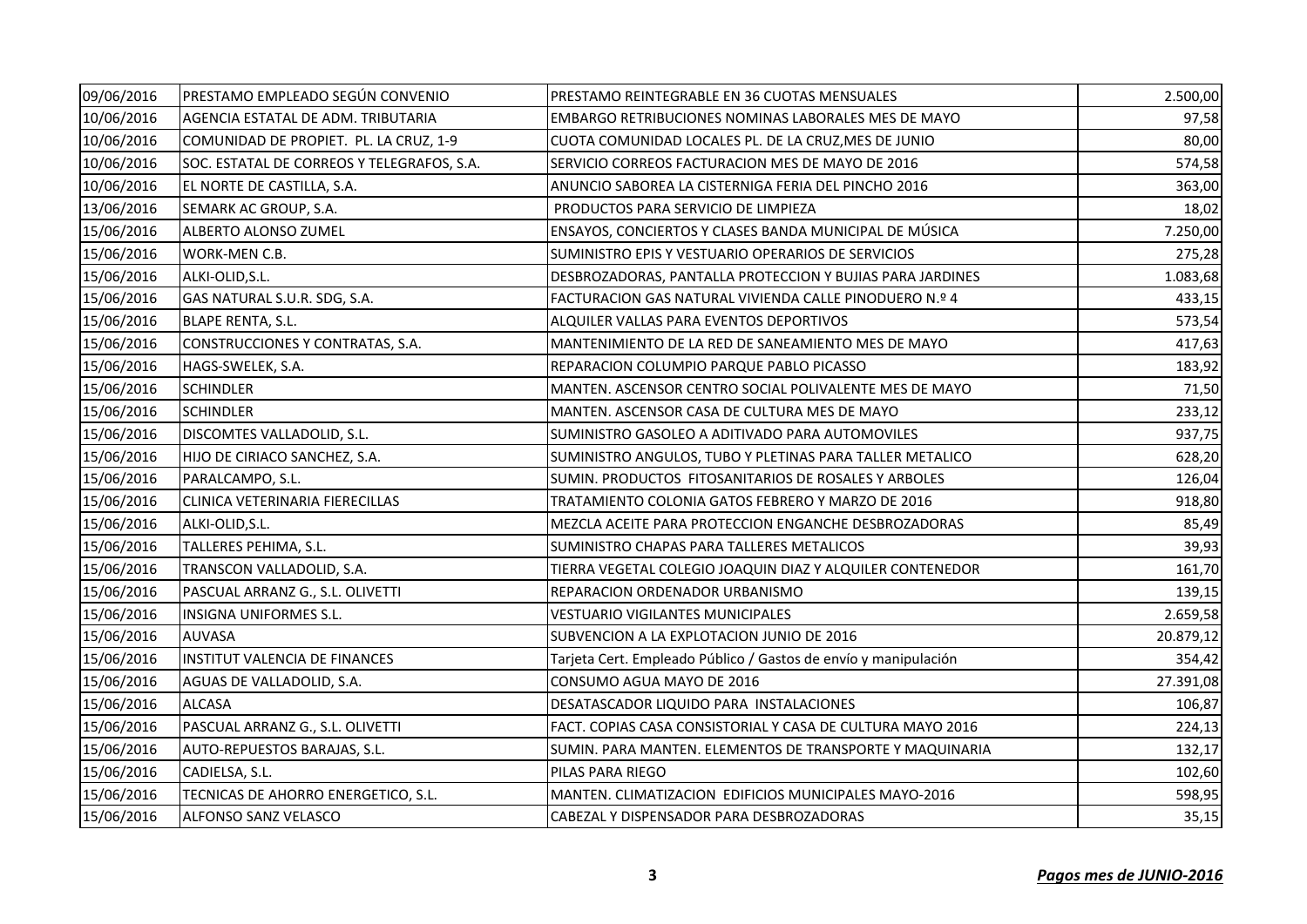| 15/06/2016 | ANA GONZALEZ MIGUEL(Clases de Restauración) | COSTO  SUBVENCION CLASES A TRABAJADORES SEGUN CONVENIO    | 60,00     |
|------------|---------------------------------------------|-----------------------------------------------------------|-----------|
| 15/06/2016 | COMERCIAL AGRICOLA CASTELLANA S.L.          | REPARACION TRACTOR CORTA CESPED JOHN DEERE                | 754,23    |
| 15/06/2016 | TRANSCON VALLADOLID, S.A.                   | GESTION PUNTO LIMPIO MES DE MAYO DE 2016                  | 652,61    |
| 15/06/2016 | TRANSCON VALLADOLID, S.A.                   | ALQUILER MES DE MAYO CONTENEDOR ESCOMBROS P.I. LA MORA    | 55,00     |
| 15/06/2016 | WORK-MEN C.B.                               | SUMINISTRO VESTUARIO Y EPIS PARA OPERARIOS DE SERVICIOS   | 290,28    |
| 15/06/2016 | SUMINISTROS INDUSTRIALES VALLADOLID, S.L.   | SUMINISTROS PARA OBRAS, TALLERES Y PISCINAS               | 159,72    |
| 15/06/2016 | WORK-MEN C.B.                               | POLOS Y CAMISETAS PARA DIA DE LA BICI                     | 4.467,93  |
| 15/06/2016 | L.S.G. METALICAS Y CANALONES, S.L.          | CAMBIO CANALON EN PISCINAS MUNICIPALES                    | 980,10    |
| 15/06/2016 | TRAZADOS VIALES S.L.                        | SUMINISTRO DOS SEÑALES DE LIMITACION DE MASA              | 94,50     |
| 15/06/2016 | GARCIA CARRERA FELIX(PELICANO)              | SUMINISTRO MATERIALES DE FERRETERIA PARA TRABAJOS VARIOS  | 1.772,15  |
| 15/06/2016 | ALQUILER DE HORMIGONERAS VALLADOLID, S.L    | DEVOLUCION IVTM 2015 POR ERROR TARIFA                     | 56,66     |
| 16/06/2016 | PROPIETARIO VEHÍCULO                        | DEVOLUCION IVTM POR DUPLICIDAD RECIBOS                    | 56,66     |
| 16/06/2016 | <b>ACREDORES VARIOS</b>                     | INTERESES DE DEMORA DEVOLUCION RECIBO POR DUPLICIDAD      | 2,83      |
| 16/06/2016 | <b>ACREDORES VARIOS</b>                     | DEV. RECARGO RECIBOS POR NO ESTAR EN PERIODO EJECUTIVO    | 16,26     |
| 16/06/2016 | <b>ACREDORES VARIOS</b>                     | INTERESES DE DEMORA DEVOLUCION RECARGOS RECIBOS           | 0,02      |
| 17/06/2016 | <b>ACREDORES VARIOS</b>                     | INTERESES DEMORA DEVOLUCION RECIBOS                       | 0,02      |
| 17/06/2016 | ASENSIO PAUNERO, S.L.                       | DEVOLUCION TASA PLACA VADO POR DESISTIMIENTO              | 29,50     |
| 17/06/2016 | MARCOS DIEZ PEÑAS                           | INDEMNIZACION ASISTENCIA A PLENOS MES DE MAYO DE 2016     | 164,64    |
| 17/06/2016 | <b>ACREEDORES VARIOS</b>                    | DEVOLUCION INGRESO DUPLICADO AGUA                         | 20,36     |
| 17/06/2016 | <b>ACREEDORES VARIOS</b>                    | DEVOLUCION INGRESO DUPLICADO PADRON BASURAS               | 10,95     |
| 17/06/2016 | <b>BANCO BILBAO VIZCAYA</b>                 | COMISIONES DE ADMINISTRACION Y MANTENIMIENTO C/C          | 103,80    |
| 17/06/2016 | IMPRENTA M. SANDONIS, S.L.                  | INTERESES DE DEMORA DEVOLUCION DEMASIA RECIBO             | 6,54      |
| 17/06/2016 | BANCO CAJA ESPAÑA DE INVERSIONES            | COMISION DE MANTENIMIENTO CUENTA CORRIENTE                | 6,00      |
| 17/06/2016 | IMPRENTA M. SANDONIS, S.L.                  | DEVOLUCION INGRESO DUPLICADO                              | 158,98    |
| 22/06/2016 | BANCO CAJA ESPAÑA DE INVERSIONES            | AMORTIZACION E INTERESES PRESTAMO 21084364-3-0-0533537912 | 1.378,00  |
| 22/06/2016 | GECARSA, S.A.                               | DEVOLUCION IVTM 2º-3º-4º TR-2016 POR BAJA DEFINITIVA      | 791,96    |
| 23/06/2016 | <b>BANCO BILBAO VIZCAYA</b>                 | GASTOS DE CORREO REMESA DE FECHA 20/06/2016               | 37,57     |
| 24/06/2016 | RIEGOS 2012 SL                              | DEVOLUCION IVTM 2016 POR ERROR TARIFA                     | 164,28    |
| 27/06/2016 | NOMINAS LABORALES                           | NOMINAS LABORALES MES DE JUNIO                            | 72.102,04 |
| 27/06/2016 | NOMINAS CONCEJALES Y ALCALDE                | NOMINAS CONCEJALES Y ALCALDE MES DE JUNIO                 | 4.093,24  |
| 27/06/2016 | NOMINAS FUNCIONARIOS                        | NOMINAS FUNCIONARIOS MES DE JUNIO                         | 0,01      |
| 27/06/2016 | <b>NOMINAS LABORALES</b>                    | NOMINAS PAGA EXTRA MES DE JUNIO LABORALES                 | 70.091,94 |
| 27/06/2016 | <b>NOMINAS FUNCIONARIOS</b>                 | NOMINAS PAGA EXTRA MES DE JUNIO FUNCIONARIOS              | 21.499,36 |